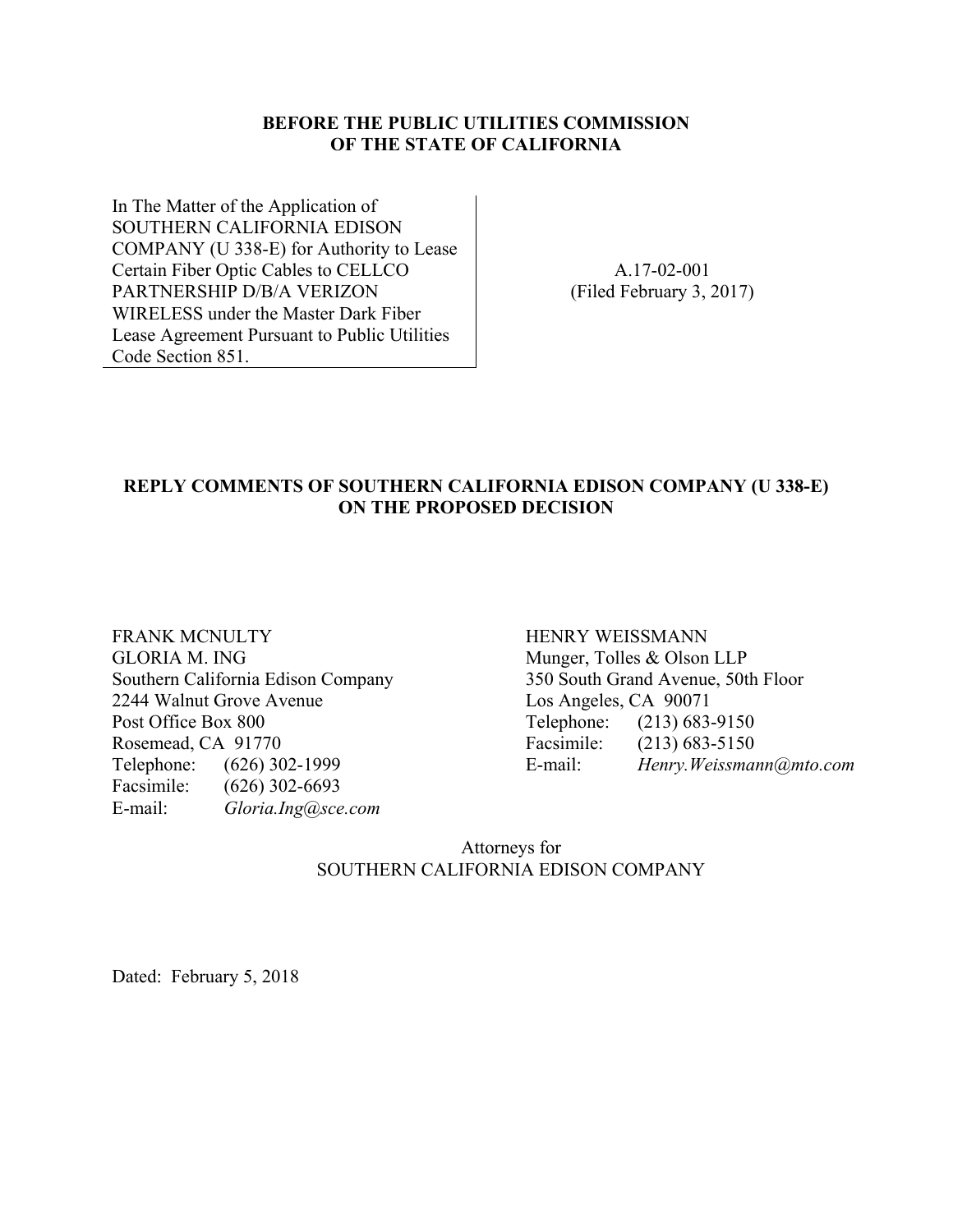# **TABLE OF CONTENTS**

## **Page**

| $\mathbf{I}$ | TURN'S POSITION IS BASED ON AN IMPERMISSIBLE COLLATERAL        |  |
|--------------|----------------------------------------------------------------|--|
|              |                                                                |  |
|              | II. THERE IS NO RECORD EVIDENCE TO SUPPORT TURN'S ASSERTIONS 2 |  |
|              |                                                                |  |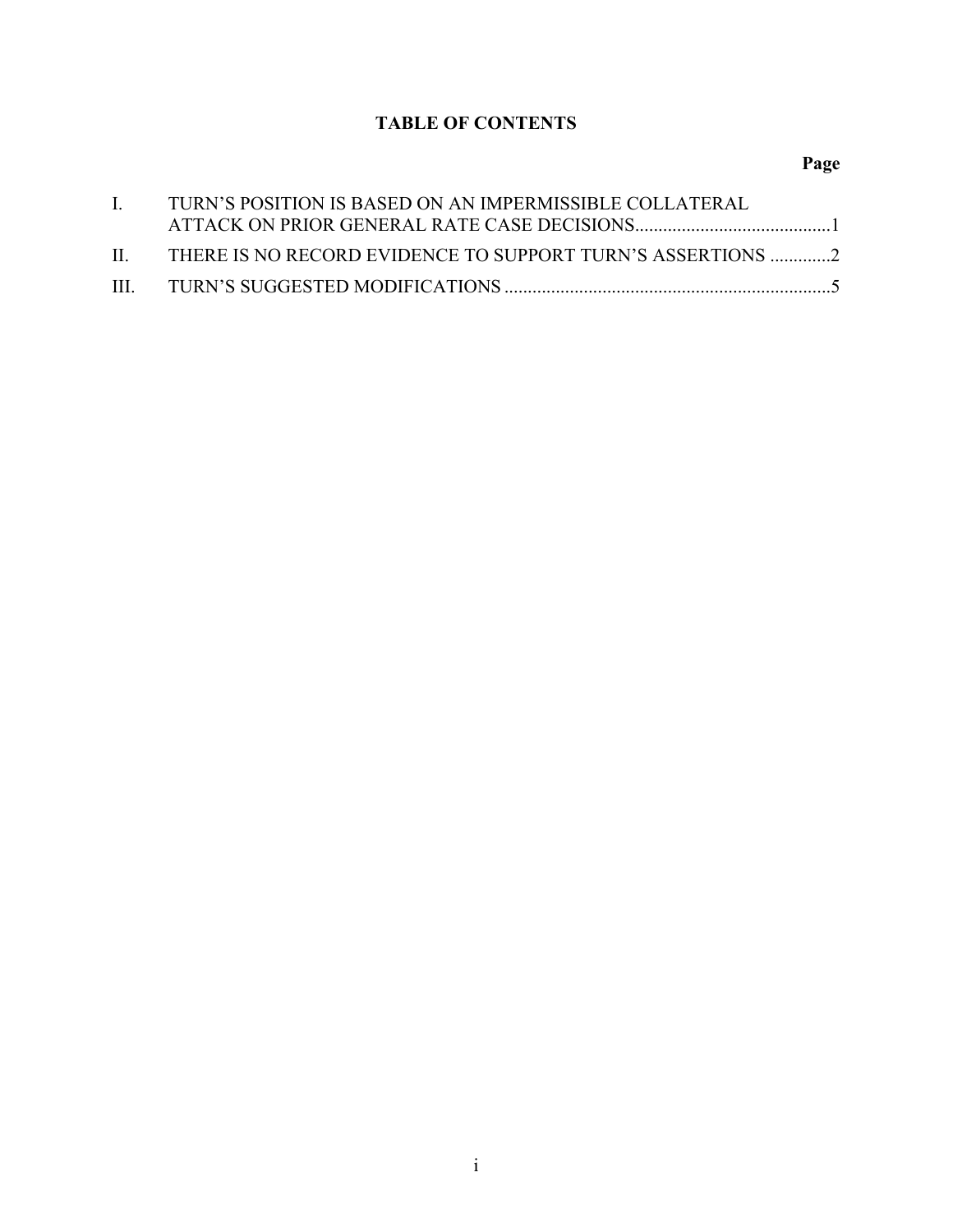# **TABLE OF AUTHORITIES**

| <b>STATE STATUTES</b>                                                           |  |
|---------------------------------------------------------------------------------|--|
|                                                                                 |  |
|                                                                                 |  |
| <b>CALIFORNIA ADMINISTRATIVE REGULATIONS AND ORDERS</b>                         |  |
| Title 20, California Code of Regulations (Rules of Practice and Procedure) Rule |  |
| <b>COMMISSION DECISIONS</b>                                                     |  |
|                                                                                 |  |
|                                                                                 |  |
|                                                                                 |  |
|                                                                                 |  |
|                                                                                 |  |
|                                                                                 |  |
|                                                                                 |  |
|                                                                                 |  |
|                                                                                 |  |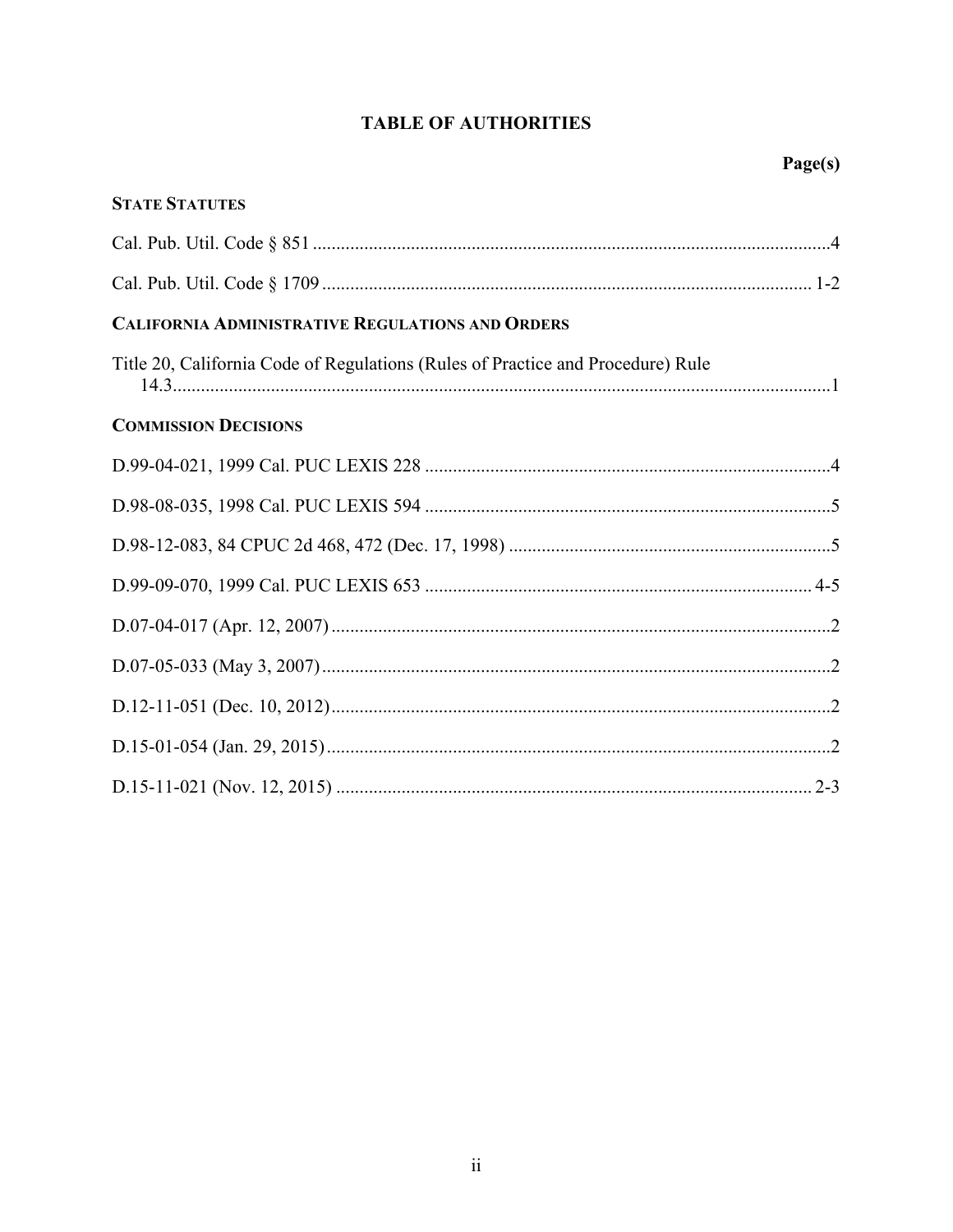#### **BEFORE THE PUBLIC UTILITIES COMMISSION OF THE STATE OF CALIFORNIA**

In The Matter of the Application of SOUTHERN CALIFORNIA EDISON COMPANY (U 338-E) for Authority to Lease Certain Fiber Optic Cables to CELLCO PARTNERSHIP D/B/A VERIZON WIRELESS under the Master Dark Fiber Lease Agreement Pursuant to Public Utilities Code Section 851.

A.17-02-001 (Filed February 3, 2017)

### **REPLY COMMENTS OF SOUTHERN CALIFORNIA EDISON COMPANY (U 338-E) ON THE PROPOSED DECISION**

Pursuant to California Public Utilities Commission ("Commission") Rule of Practice and Procedure 14.3(d), Southern California Edison ("SCE") respectfully submits these Reply Comments. SCE responds to the opening comments of The Utility Reform Network ("TURN").

# **I. TURN'S POSITION IS BASED ON AN IMPERMISSIBLE COLLATERAL ATTACK ON PRIOR GENERAL RATE CASE DECISIONS**

TURN asserts that "SCE has used ratepayer funds to build excessive capacity on its fiber optic network, adding unreasonable expenses to its ratebase."1 This claim, which is the basis for TURN's position that the January 9, 2018 Proposed Decision's ("PD") modification of the gross revenue sharing mechanism ("GRSM") should be adopted, constitutes an impermissible collateral attack on the Commission's prior final General Rate Case decisions approving SCE's investment in fiber optic facilities.

Such a collateral attack on the Commission's prior decisions is barred by Cal. Pub. Util. Code § 1709, which provides: "In all collateral actions or proceedings, the orders and decisions of the commission which have become final shall be conclusive."<sup>2</sup> A collateral attack "is an attempt to invalidate the judgment or order of the Commission in a proceeding other than that in

 $\overline{a}$ 

<sup>&</sup>lt;sup>1</sup> Opening Comments of The Utility Reform Network on the Proposed Decision at 1 (Jan. 29, 2018) ("TURN Opening Comments").

 $2$  Cal. Pub. Util. Code § 1709.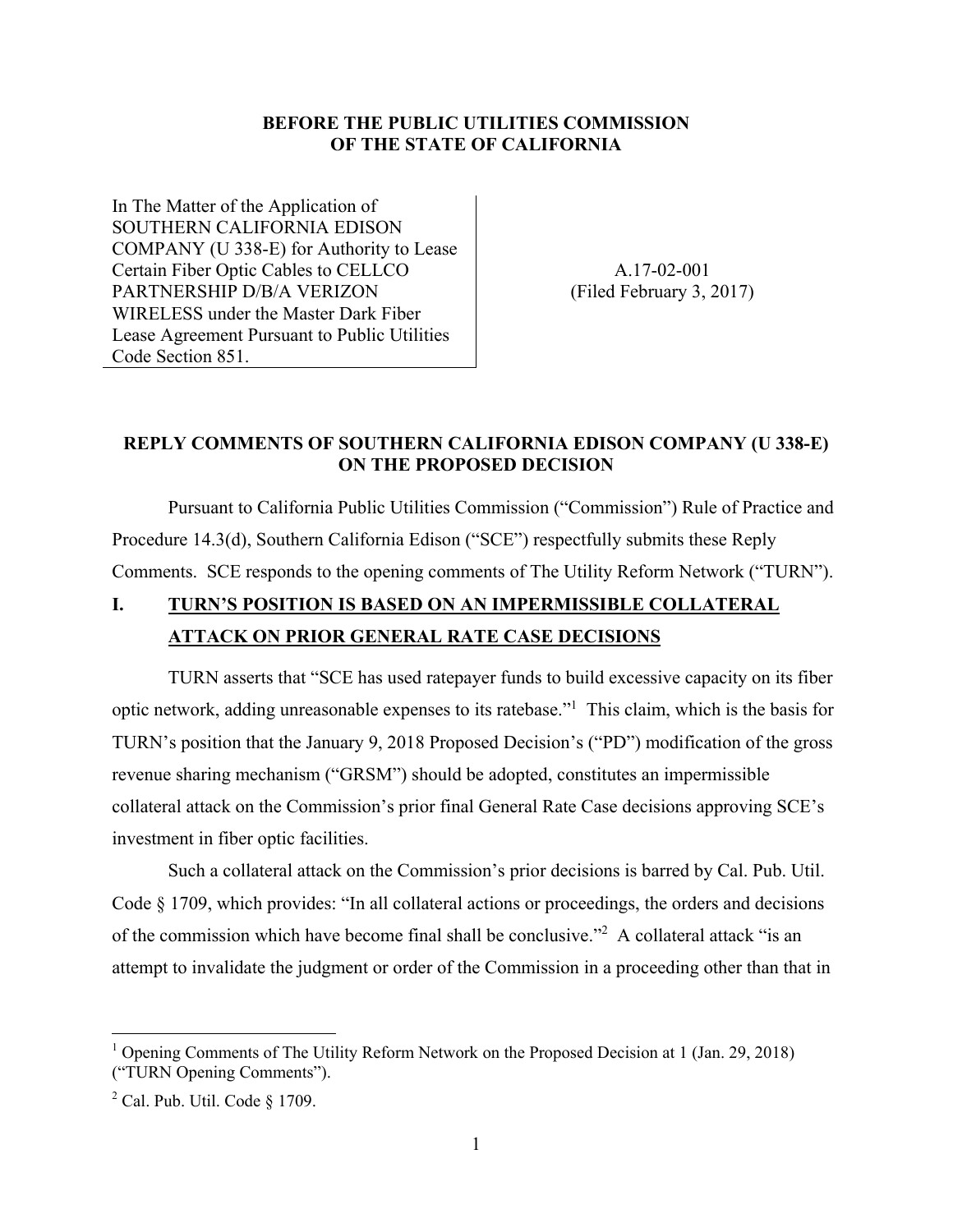which the judgment or order was rendered."<sup>3</sup> SCE's two most recent General Rate Cases specifically authorized investments in fiber optic facilities for utility operations.<sup>4</sup> As such, the Commission necessarily found that those investments were reasonable and prudent to meet utility needs. TURN's assertion that those investments were "unreasonable"5 conflicts directly with the Commission's approval in the General Rate Cases. TURN "essentially challenges rates" and ratemaking issues already decided in [those] general rate case[s],"<sup>6</sup> which is precisely what § 1709 prohibits. TURN actively participated in both proceedings and "had the opportunity to file a timely application for rehearing or a petition for modification."<sup>7</sup> After failing to do so, TURN "is now foreclosed from challenging any of [those] decision[s'] determinations" here.<sup>8</sup>

In addition, the Commission did not provide notice that it would consider modifying its General Rate Case decisions in this proceeding. TURN's invitation to do so would lead to a violation of the rule that a decision may not resolve issues beyond those identified in the Scoping Memo, as well as  $§$  1709.<sup>9</sup>

### **II. THERE IS NO RECORD EVIDENCE TO SUPPORT TURN'S ASSERTIONS**

As noted, TURN asserts that "SCE has used ratepayer funds to build excessive capacity on its fiber optic network, adding unreasonable expenses to its ratebase."10 The PD similarly states that SCE has engaged in a "systematic build-up of assets funded by ratepayers."11 Yet TURN and the PD cite no record evidence suggesting that any fiber facilities in rate base are not needed for utility purposes or that SCE has added fiber facilities to rate base based on the business opportunities of Edison Carrier Solutions. Instead, TURN cites evidence that "SCE is

 $\overline{a}$ 

 $^{11}$  PD at 5-6.

 $3$  D.07-04-017, at 8 (Apr. 12, 2007).

<sup>4</sup> D.15-11-021, at 230-33 (Nov. 12, 2015); D.12-11-051, at 402-05 (Dec. 10, 2012).

<sup>5</sup> TURN Opening Comments at 1.

<sup>6</sup> D.07-05-033, at 5 (May 3, 2007).

 $7$  D.07-04-017, at 8.

 $8$  D.15-01-054, at 3 (Jan. 29, 2015).

<sup>9</sup> *See* Comments of Southern California Edison Company (U 338-E) on the Proposed Decision Approving and Adopting 25/75 Revenue Allocation for Revenues Under the Master Dark Fiber Lease Agreement Between Southern California Edison Company and Verizon Wireless at 10-11 (Jan. 29, 2018) ("SCE Comments").

<sup>&</sup>lt;sup>10</sup> TURN Opening Comments at 1.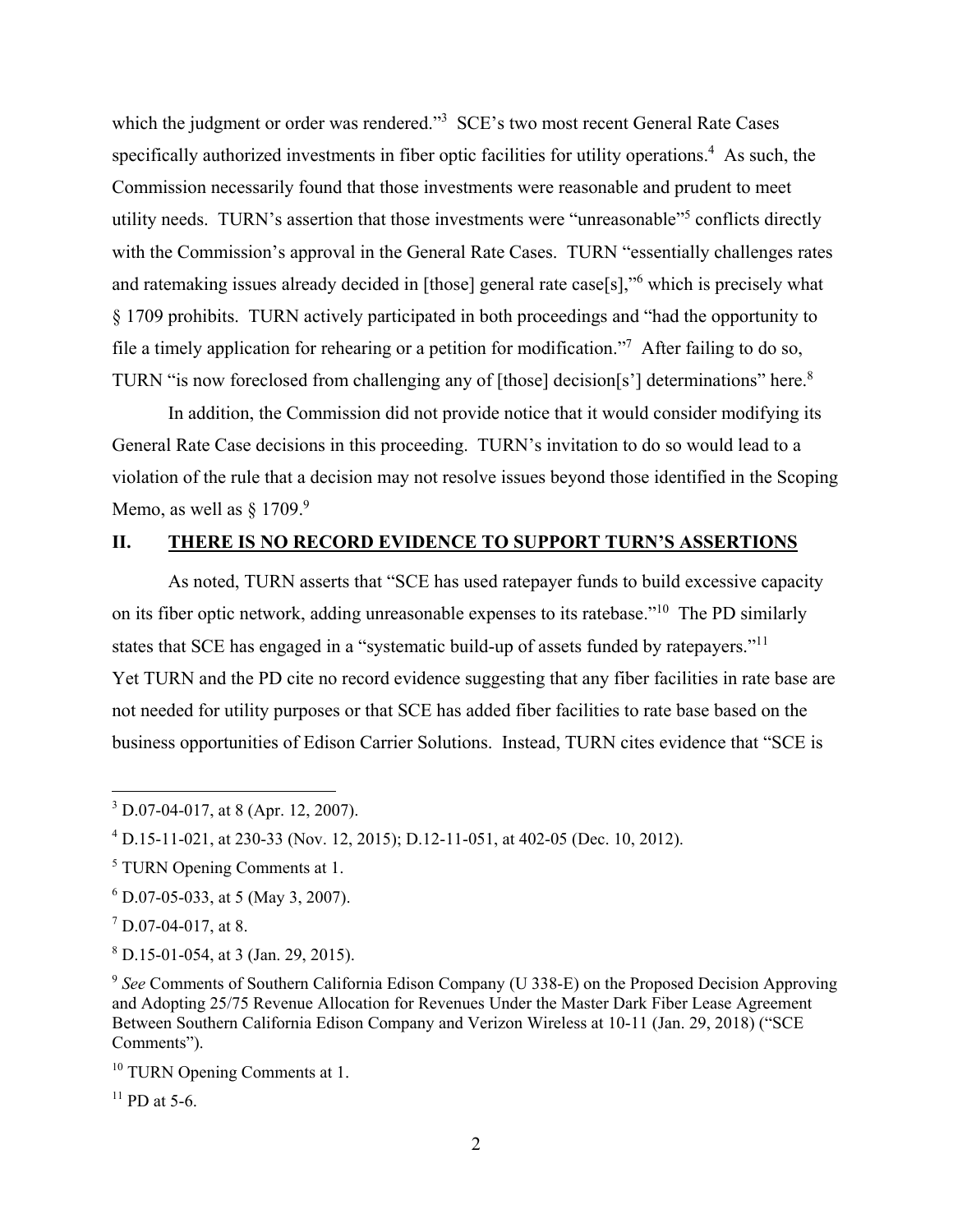currently using only 17.8% of its fiber optic network for internal communications and electric system monitoring and automation" and "SCE uses a greater percentage of its network (19.1%) to provide non-tariffed products and services than it does its core electric services . . . [while] 63% of the network capacity is unused."12 These conclusions do not follow from this evidence.

First, as noted in SCE's Comments, SCE adds to rate base only those facilities needed for utility operation. In doing so, SCE takes a long-term view of projected future utility bandwidth needs and installs sufficient excess capacity in the near term to adequately meet those future needs at de minimis marginal cost. This planning is guided by the estimated useful life of the fiber cable SCE installs, which is estimated to be 25 years.<sup>13</sup> Thus, excess capacity is the result of SCE's long-term planning and indicates nothing more than prudent decision-making by SCE.

Second, the percentages referenced by TURN (and relied on by the PD) $^{14}$  are for SCE's existing network *as a whole*, which includes both rate base and shareholder-funded cable. In other words, 17.8% of SCE's total existing fiber optic network (rate base and shareholderfunded) is used for utility purposes, not 17.8% of the rate base network. And 19.1% of SCE's total existing fiber optic network, not just the rate base network, is used for non-tariffed products and services ("NTP&S"). These statistics derive from SCE's response to a data request from TURN.15 Statistics specific to SCE's rate base network are not part of the record in this proceeding. It should be noted, however, that Commission staff also sent SCE a data request with a pre-formatted spreadsheet specifically requesting statistics on "SCENet"—SCE's rate base network—and specifying statistics for "strand miles in rate base," which indicated that SCE is using a greater percentage of its ratepayer funded network for energy utility operations than for NTP&S. SCE subsequently shared responses to this and other data requests with TURN.<sup>16</sup>

Third, beyond the absence of record evidence regarding the proportion of SCE's rate base network used for utility purposes versus NTP&S, that proportion has no bearing on the question presented by this Cal. Pub. Util. Code § 851 application or on applying the GRSM to the Master

1

<sup>&</sup>lt;sup>12</sup> TURN Opening Comments at 1-2.

<sup>&</sup>lt;sup>13</sup> *See* D.15-11-021, at 410 (SCE's proposal based on a 25-year life was uncontested and approved).

 $14$  PD at 7, 19.

<sup>&</sup>lt;sup>15</sup> See Reply Comments of The Utility Reform Network to Comments by Southern California Edison on September 11, 2017 Amended Scoping Memo Appendix A, Data Request Set A.17-02-001 TURN-SCE-01, Question 01 (Nov. 13, 2017) ("TURN Scoping Memo Reply Comments").

<sup>&</sup>lt;sup>16</sup> *See* TURN Scoping Memo Reply Comments Appendix A (responses to some of staff's requests).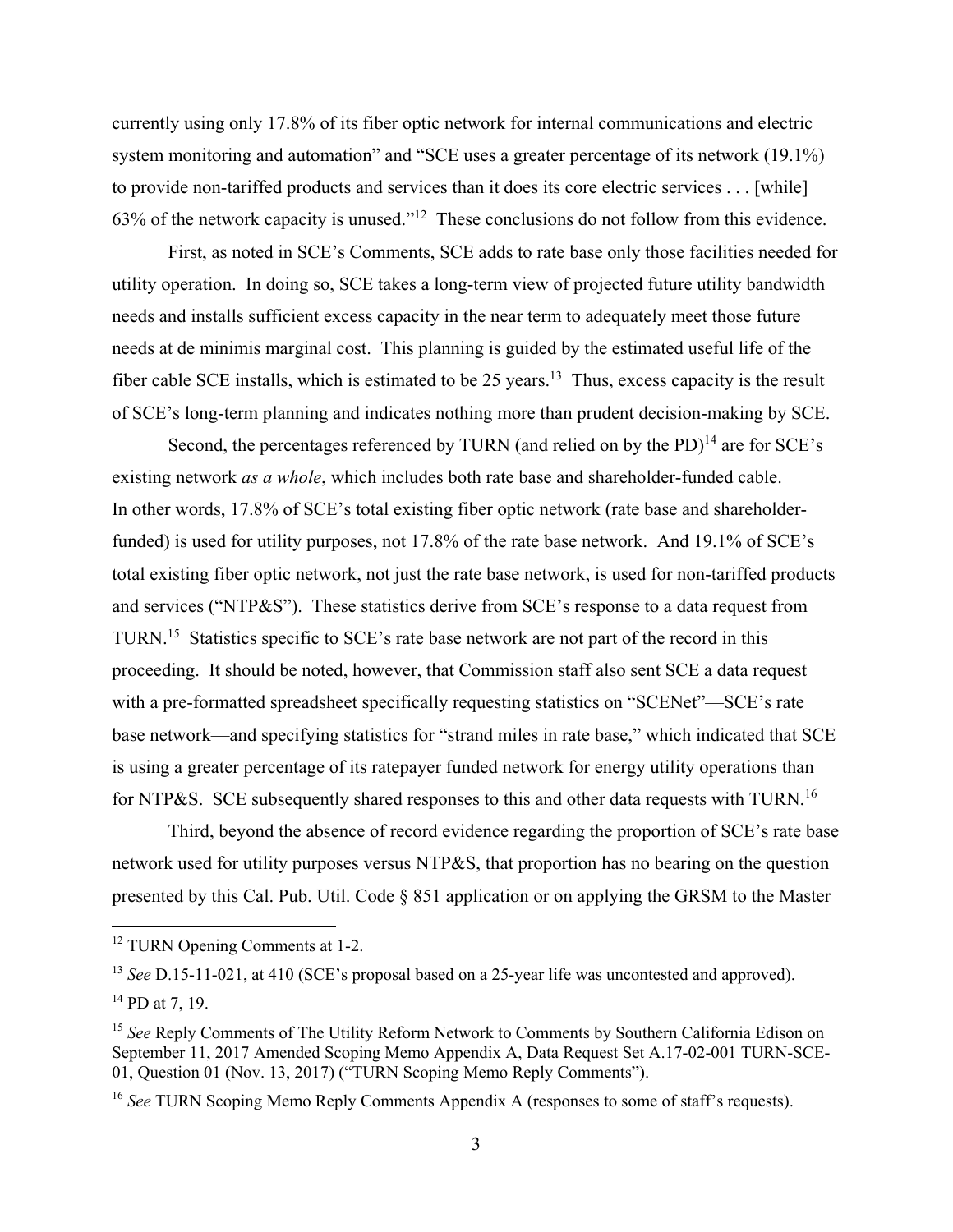Dark Fiber Lease Agreement ("MLA"). As discussed in SCE's Comments, the MLA unambiguously qualifies as an NTP&S offering subject to the GRSM adopted in D.99-09-070.<sup>17</sup> Additionally, as a matter of Commission ratemaking policy, the proportion of rate base assets used for NTP&S is not probative of the appropriateness of the GRSM or any other revenue sharing mechanism. The GRSM provides shareholders the amount needed to incentivize them to make the additional investments necessary to enable beneficial secondary uses without affecting service to customers or exposing customers to additional risks.<sup>18</sup> As the Commission noted in approving the GRSM, the "guiding principle [is] not a slavish adherence to a preset ratio" but rather "devis[ing] a treatment that may benefit ratepayers while providing an incentive for Edison to spend the time and money necessary" to pursue NTP&S.<sup>19</sup> Indeed, without such additional shareholder investment, customers would receive *zero* revenue for rate base assets.

In D.99-09-070 the Commission adopted a settlement between SCE and the Office of Ratepayer Advocates and determined that the GRSM is the appropriate mechanism to incentivize sufficient shareholder investment. Under the GRSM, customers receive the first \$16.7 million of gross revenue each year, and gross revenue beyond the \$16.7 million threshold is split between shareholders and customers 70/30 for "passive" NTP&S and 90/10 for "active" NTP&S.<sup>20</sup> This revenue sharing mechanism is considerably more generous to ratepayers than Pacific Gas & Electric's 50/50 *net* revenue sharing mechanism approved in D.99-04-021.<sup>21</sup> There is no evidence that a lower shareholder share of gross revenues would be sufficient to incentivize additional investments.

TURN asserts, and the PD finds, that the Commission intended NTP&S to "stem from only incidentally underutilized utility assets, not from the systematic build-up of assets funded by ratepayers,"<sup>22</sup> and thus applying the GRSM to the MLA would be "unreasonable."<sup>23</sup> This is not the case. In D.98-08-035, the Commission eliminated the prior 1% limit on the size of a utility's

 $\overline{a}$ 

<sup>17</sup> In D. 99-09-070, the Commission explicitly identified dark fiber as an NTP&S. *See* D. 99-09-070, 1999 Cal. PUC LEXIS 653, Attachment A (identifying "Dark fiber" as an "active" NTP&S offering).

 $^{18}$  *E.g., id.* at \*35-36.

<sup>19</sup> *Id.*

 $^{20}$  *Id.* at \*6 & n.4.

<sup>21</sup> D.99-04-021, 1999 Cal. PUC LEXIS 228.

<sup>22</sup> PD at 6; TURN Opening Comments at 1.

 $^{23}$  PD at 8.